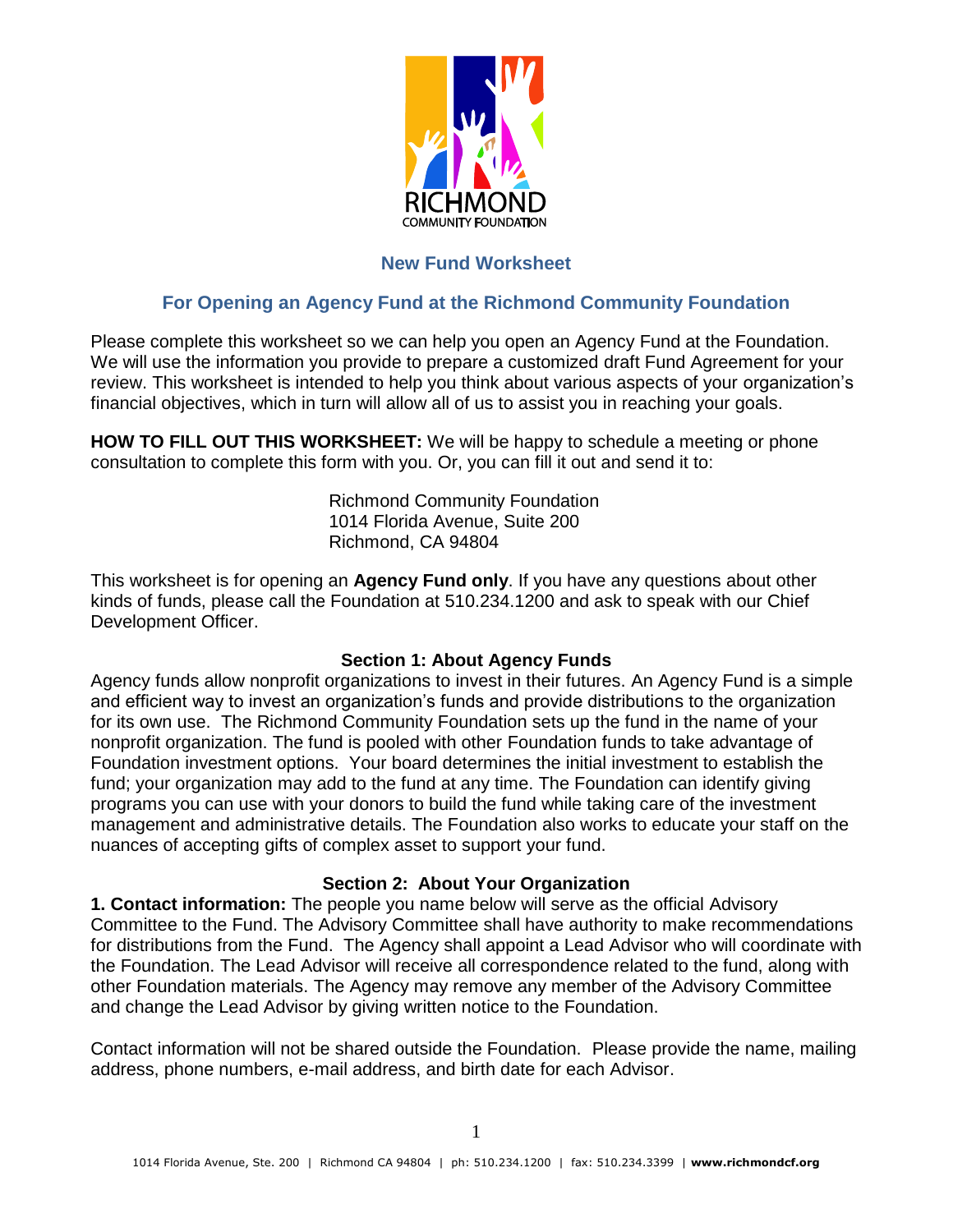# **Contact Information:**

| <b>Initial Lead Advisor</b>      | <b>Advisory Committee Member</b>      |
|----------------------------------|---------------------------------------|
| Name                             | Name                                  |
| Position                         | Position                              |
| <b>Mailing Address</b>           | <b>Mailing Address</b>                |
| City/State<br>Zip                | City/State<br>Zip                     |
| <u>( )</u><br>Work Phone         | ( )<br>Work Phone                     |
| Cell Phone                       | $\frac{() }{Cell \quad \text{Phone}}$ |
| Email address                    | Email address                         |
| Date of Birth                    | Date of Birth                         |
|                                  |                                       |
| <b>Advisory Committee Member</b> | <b>Advisory Committee Member</b>      |
| Name                             | Name                                  |
| Position                         | Position                              |
| <b>Mailing Address</b>           | <b>Mailing Address</b>                |
| City/State<br>Zip                | City/State<br>Zip                     |
| <b>Work Phone</b>                | <b>Work Phone</b>                     |
| <b>Cell Phone</b>                | <b>Cell Phone</b>                     |
| <b>Email Address</b>             | <b>Email Address</b>                  |
| Date of Birth                    | Date of Birth                         |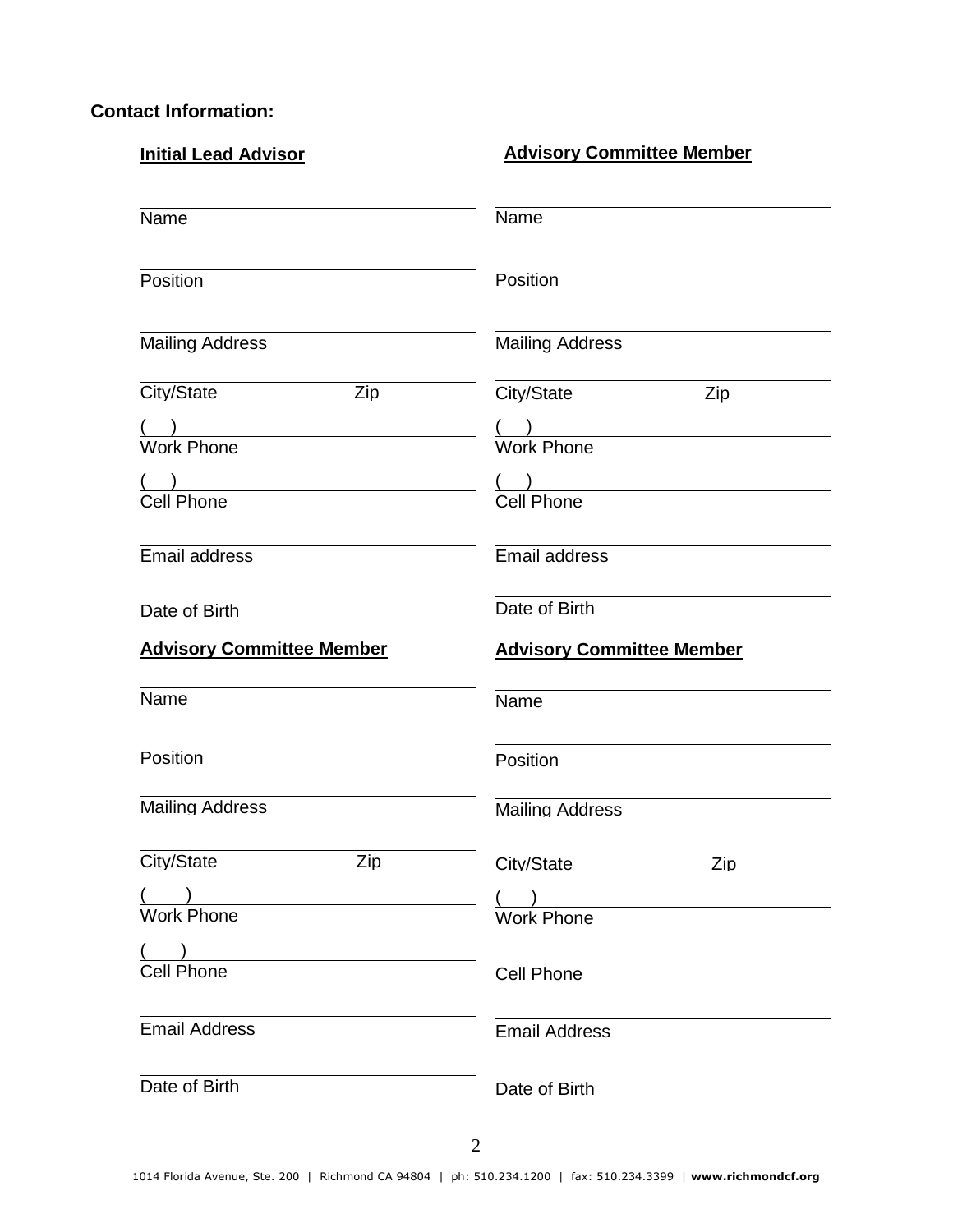# **2. Professional Advisor Information**

Some organizations open agency funds with advice from an attorney, accountant, financial advisor, or other professional. These individuals may also be involved in the transfer of assets into your fund. It is helpful for us to know who these advisors are. Contact information will not be shared outside the Foundation.

| <u>Advisor 1</u>                                     | <u>Advisor 2</u>                                                    |
|------------------------------------------------------|---------------------------------------------------------------------|
|                                                      |                                                                     |
| Name                                                 | Name                                                                |
| □ Attorney □ CPA □ Financial Advisor<br>$\Box$ Other | $\Box$ Attorney $\Box$ CPA $\Box$ Financial Advisor<br>$\Box$ Other |
| Type of Advisor (check one)                          | Type of Advisor (check one)                                         |
| Name of Firm                                         | Name of Firm                                                        |
| <b>Business Address</b>                              | <b>Business Address</b>                                             |
| City                                                 | City                                                                |
| <b>State</b><br>Zip                                  | <b>State</b><br>Zip                                                 |
|                                                      |                                                                     |
| <b>Business phone</b>                                | <b>Business phone</b>                                               |
|                                                      |                                                                     |
| <b>Business fax</b>                                  | <b>Business fax</b>                                                 |
| Email address                                        | Email address                                                       |

# **Section 3: About Your Fund**

## **1. Naming Your Fund**

The name of your fund is important. If you wish your organization to remain anonymous, consider naming your fund in a way that reflects your organization's mission or a geographical reference, but not your corporate name—e.g., The Richmond Open Space Fund. What do you want to call your fund?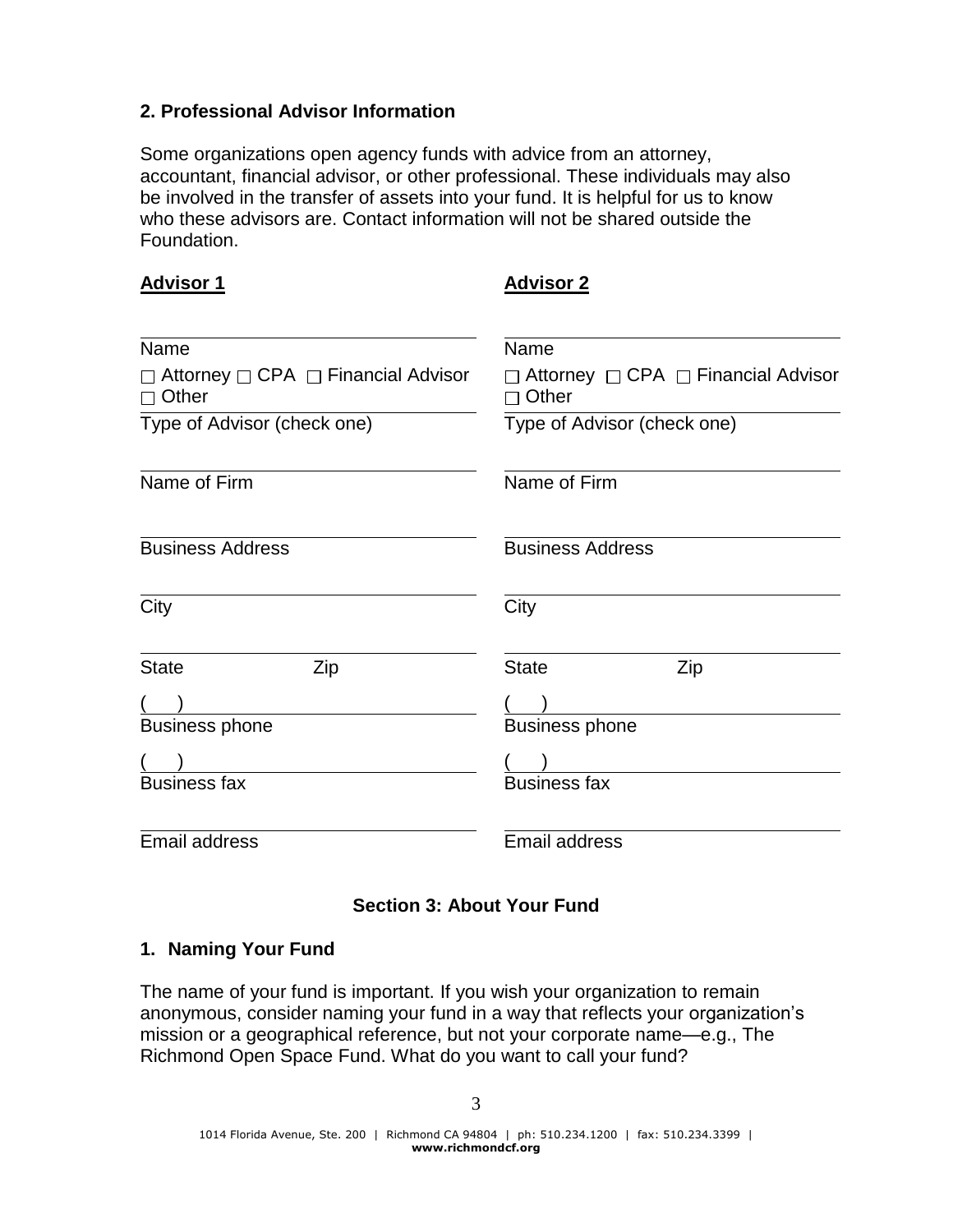Name of Fund

# **2. Expendable or endowed?**

Endowments are permanent funds established to carry out the organization's philanthropic intentions in perpetuity. In essence, endowments are gifts that keep growing and giving. Assets are invested for growth, and the amount available for grants each year is based on a "*Spending Policy*" with an objective of distributing up to 5% of the Fund's market value annually.

\_\_\_\_\_\_\_\_\_\_\_\_\_\_\_\_\_\_\_\_\_\_\_\_\_\_\_\_\_\_\_\_\_\_\_\_\_\_\_\_\_\_\_\_\_\_\_\_\_\_\_\_\_\_\_\_\_\_\_\_\_\_\_

Expendable funds permit distributions in any amount (minimum of \$250 per distribution) at any time.

An expendable fund may be converted to an endowment, but an endowed fund may not become expendable.

- $\Box$  This fund is an endowment. It will make distributions in perpetuity.
- $\Box$  This fund is expendable. It will make distributions until fund assets are exhausted, at which time the fund will terminate.

# **3. How do you want to be recognized in RCF Fund Materials?**

- $\Box$  I do not want my organization's name to be published in listings of funds at the Richmond Community Foundation.
- $\Box$  I would like my organization's name to be included in the list of funds at RCF. [Actual gift amounts are not listed.]

## **4. Fund Statements**

Statements are issued quarterly and the organization will receive electronic notification. You may choose to receive a paper copy sent in the mail. Please indicate your preference:

- $\Box$  We want to receive statements electronically.
- $\Box$  We want statements sent in the mail.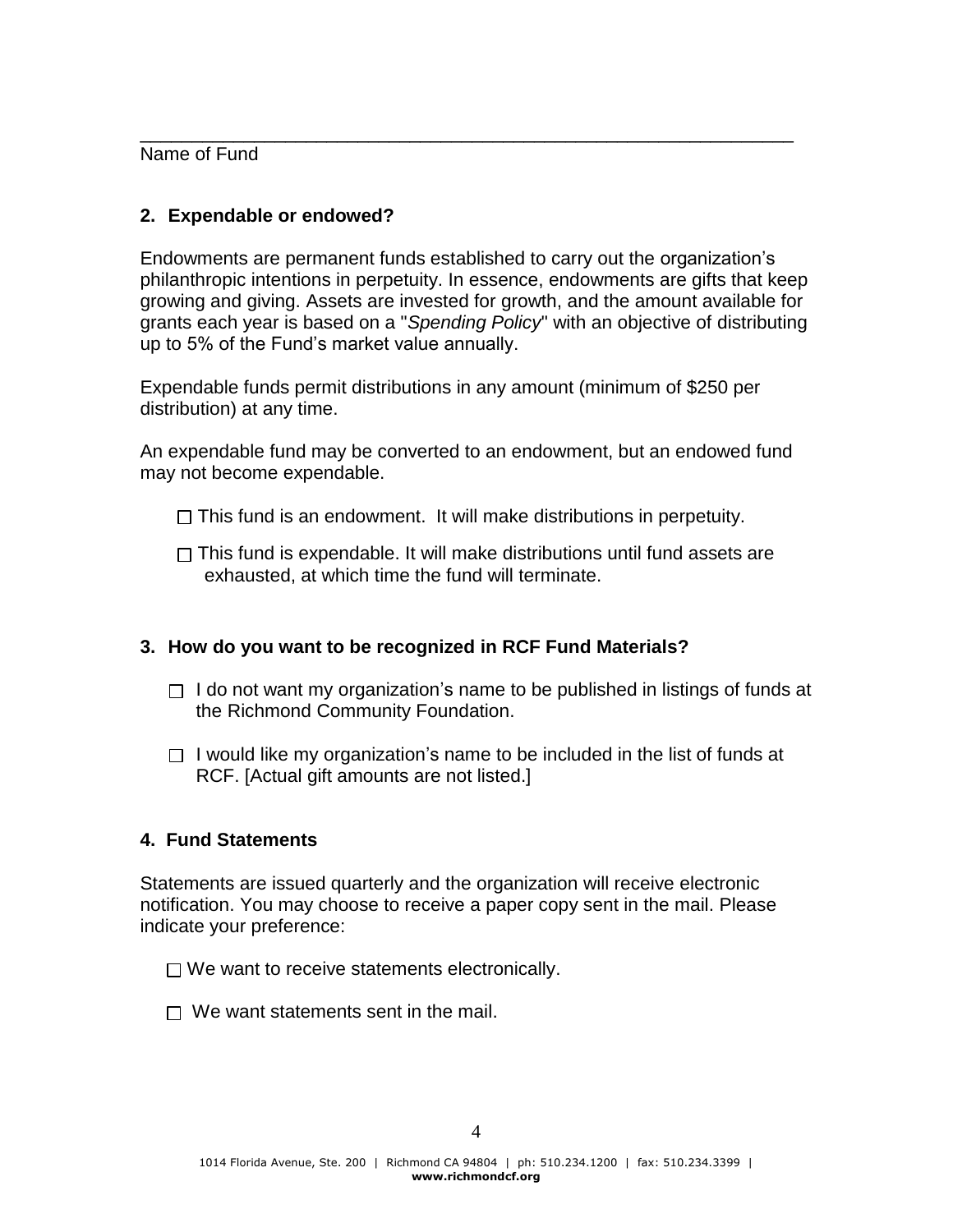## **Section 4: Gifts to Your Fund**

#### **1. Initial Investment**

When do you plan to make your initial investment?

| immediately                                                |                                |  |  |
|------------------------------------------------------------|--------------------------------|--|--|
| other:                                                     |                                |  |  |
|                                                            |                                |  |  |
| For immediate investments, what do you plan to contribute? |                                |  |  |
| cash, in the amount of $$$                                 | publicly traded securities*    |  |  |
| real estate                                                | privately held securities<br>П |  |  |
| other:                                                     |                                |  |  |
|                                                            |                                |  |  |

**\*Note:** If you plan on transferring publicly traded securities, please contact Pamela Horan, Director of Finance and Administration, at 510.234.1200 ext. 304 or phoran@richmondcf.org; for instructions on how to complete the transfer.

## **2. Additional Contributions to the Fund**

If you intend to make additional investments to the fund, please indicate how (check all that apply). You may contact your Philanthropic Advisor to discuss options.

- $\Box$  from personal assets of donors (during lifetime)
- $\Box$  through estate gifts from donors
- $\Box$  from one or more planned gifts (e.g., charitable remainder trusts)
- □ other: